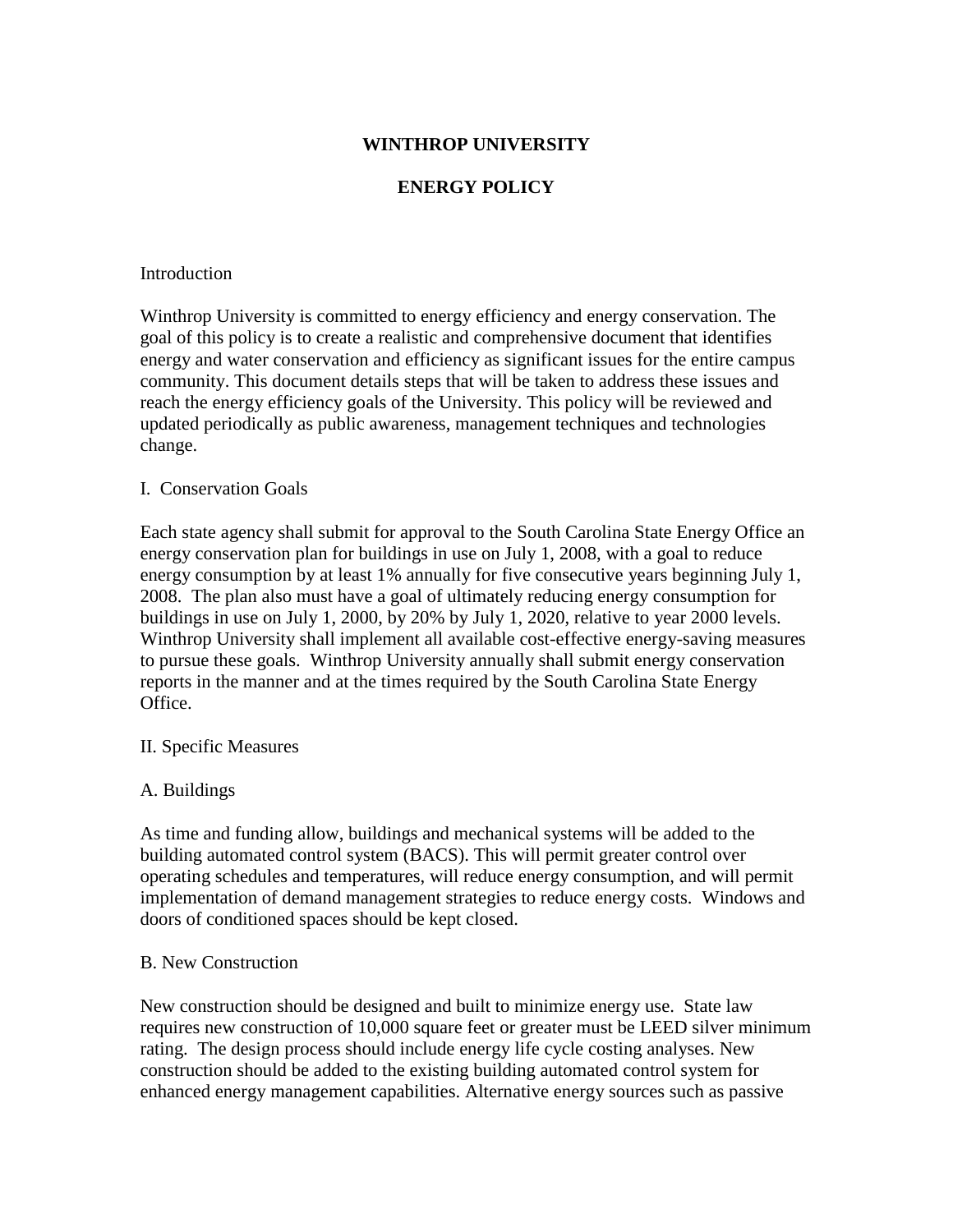solar heating and heat recovery should be considered, as well as daylighting and other strategies for decreasing building energy consumption. Primary consideration should be given to connecting and/or extending central systems for heating, cooling and other mechanical systems. Year-round cooling needs should be met by utilizing the most energy efficient systems, for example plate-and-frame heat exchangers versus less efficient air-cooled systems. All new construction should include utility metering (electricity, natural gas, steam, and water).

# C. Lighting

Most lighting on campus has been retrofitted or upgraded to high efficiency fluorescent lighting with electronic ballasts. New construction and remodels should use high efficiency lighting and minimize incandescent lighting. Interior decorative lighting should be kept at a minimum and exterior decorative lighting should be discouraged. Lighting levels recommended by the Illuminating Engineering Society Lighting Handbook should be used as guidelines to insure appropriate security lighting. Increased use of daylighting and daylighting controls should be considered because use of daylit spaces decreases energy costs and may improve productivity. Use of compact fluorescent lamps is encouraged wherever possible.

# D. Heating

During the heating season, room temperatures should be maintained at 69°F when occupied. Whenever it is economically and technically feasible, night setback features of the BACS system will be utilized to allow temperatures to drop to 55°F during unoccupied periods. The exceptions to this policy include special areas such as library archives, laboratory or research facilities, performance facilities, and living spaces that require constant or warmer temperatures. Facilities Operations will utilize the most energy efficient means of supplying heat for approved off-hour/holiday requests. Use of electric heaters in University buildings is prohibited. Areas that are either too hot or too cold should be reported to Facilities Operations at 323-2459.

# E. Cooling

During the air-conditioning season, room temperatures should be maintained at 76°F when occupied. Whenever it is economically and technically feasible, night setback features of the BACS system will be utilized to allow temperatures to rise to 85°F during unoccupied periods. The exceptions to this policy include special areas such as library archives, laboratory or research facilities, performance facilities, and living spaces that require constant or cooler temperatures. Window air conditioners are used in areas that lack central cooling. Temperature settings for these units should be raised manually to 76°F or the unit should be turned off when areas are not in use. Areas that are too cold or too hot should be reported to Facilities Operations at 323-2459.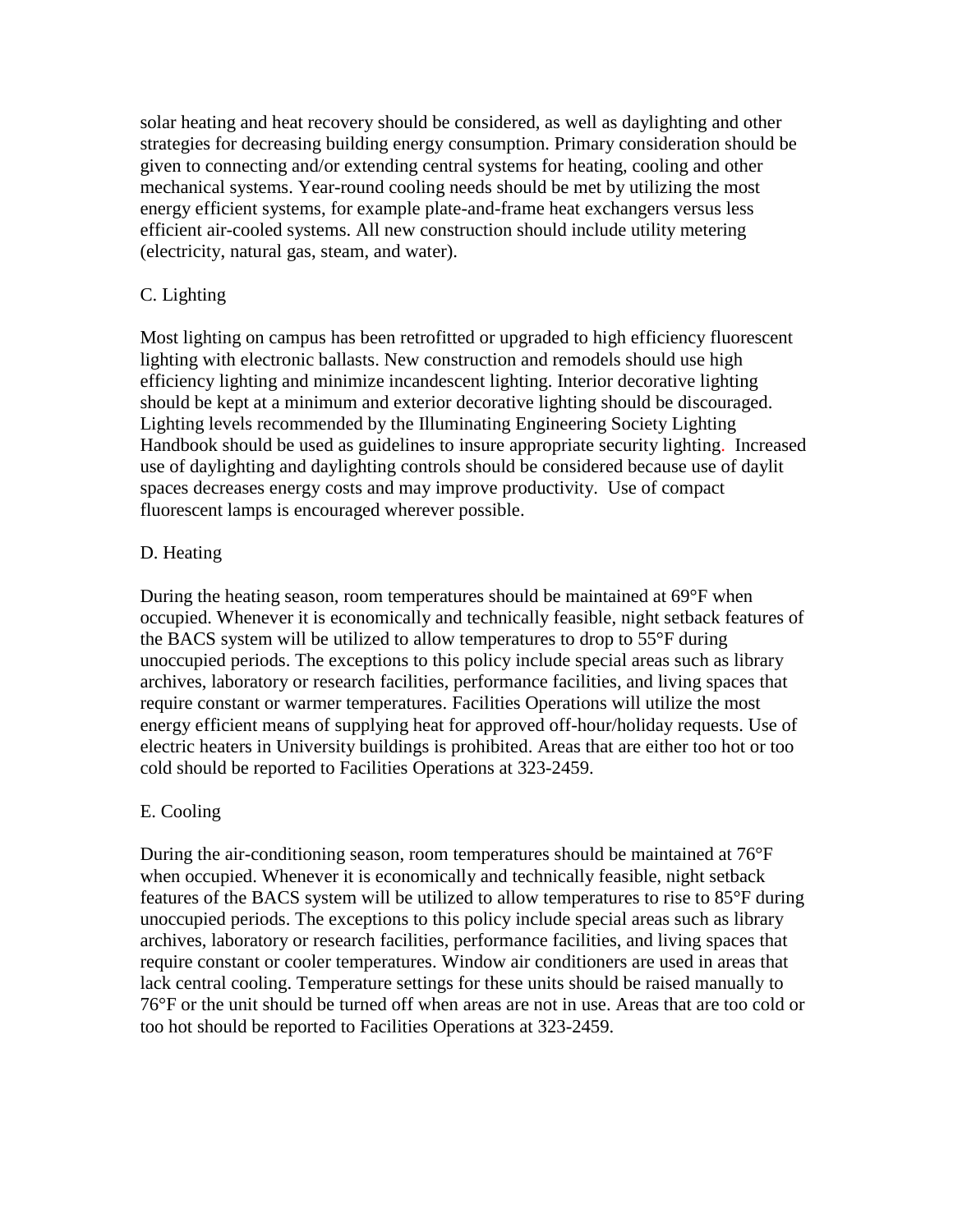#### F. Water Usage

Use of irrigation water should be minimized through rainfall monitoring. The University should also investigate collecting storm water for non-potable uses on campus. Low water use flush valves and flow restrictors on faucets and showers should be used in restrooms. No single-pass cooling water will be used on mechanical equipment in new construction or remodels. Existing equipment that uses single-pass cooling water will be eliminated as time and funding allows. Water that does not go to the sanitary sewer system (such as lawn irrigation, cooling towers, and fountains) should be metered to obtain a sewer credit from the City. Water leaks, dripping faucets and fixtures that do not shut off should be reported to Facilities Operations at 323-2459.

# G. Office Equipment

Office equipment, lights, and window air conditioners should be turned off when not in use. The use of personal heaters is prohibited. Power management features of personal computers should be enabled.

Campus office computers are set to automatically follow a power saving scheme. Because virus scans and other maintenance tasks are run at night and centrally managed by Information Technology, computers should be left on all week and turned off each weekend or during a long break. Monitors, printers, and scanners should be turned off each day after use. All cell phone and personal electronic device chargers should be unplugged unless in use. [\(http://www2.winthrop.edu/acc/dcit/default.asp\)](http://www2.winthrop.edu/acc/dcit/default.asp)

# H. Transportation

Use of car/van pooling should be promoted. Faculty, staff and students are encouraged to walk, bike or use public transportation. Fleet vehicles used on campus should not be left idling.

Acquisition of new University fleet vehicles should be reviewed thoroughly, and vehicles should be purchased with the highest fuel efficiency possible.

# I. Purchasing

Energy efficient products should be purchased whenever possible. For examples, see the U.S. Environmental Protection Agency Energy Star products list. Recyclable and reusable products should also be purchased when feasible to reduce disposal costs.

#### J. Recycling

Facilities Operations is responsible for the campus recycling program. Disposal of materials in the solid waste stream represents an increasing expense for the University. Design of campus facilities should incorporate the facilities necessary to make recycling convenient for University users. When economically feasible, recycling should be